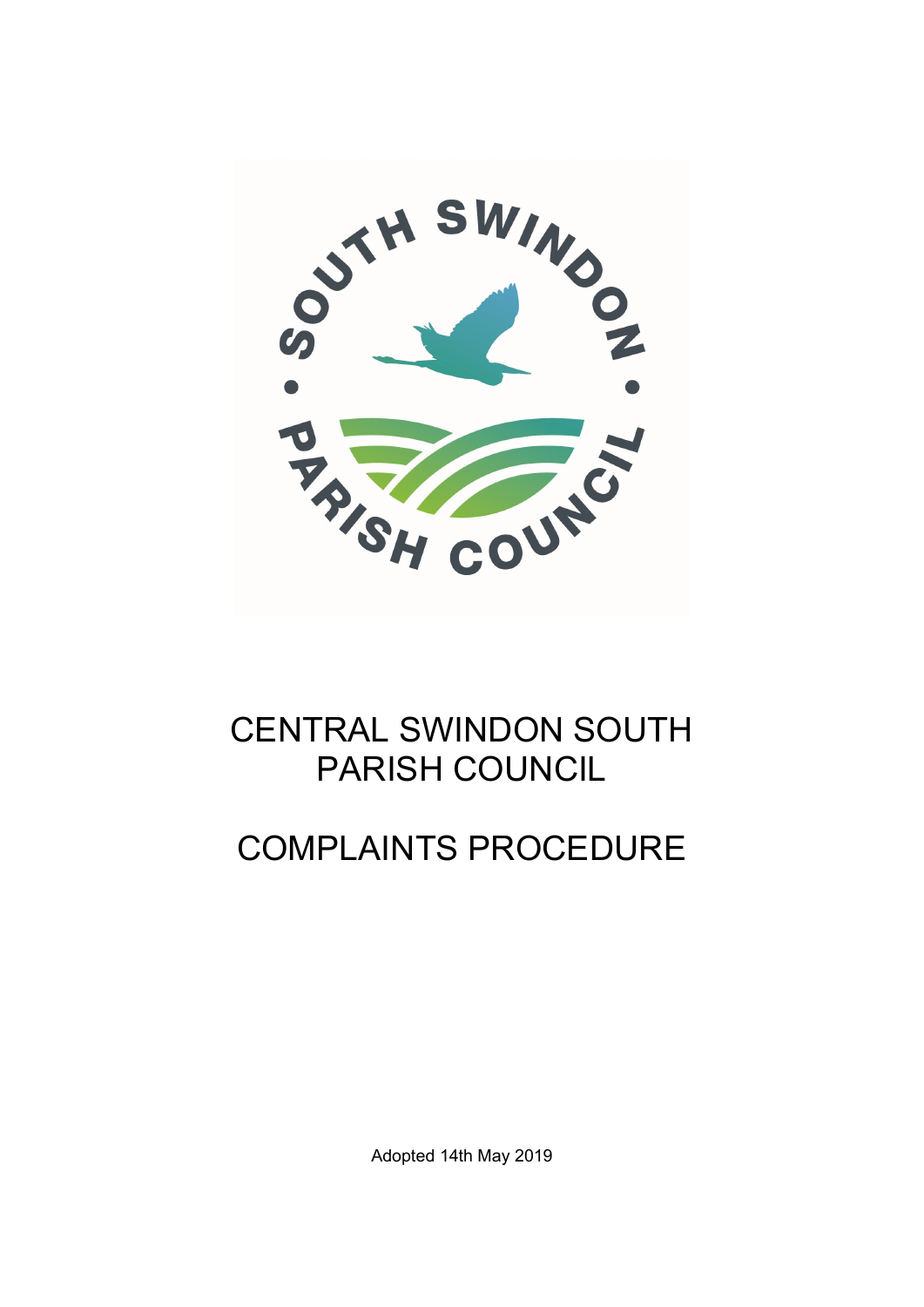- 1. Central Swindon South Parish Council is committed to providing a quality service for the benefit of the people who live or work in its area or are visitors to the locality. If you are dissatisfied with the standard of service you have received from this council, or are unhappy about an action or lack of action by this council, this Complaints Procedure sets out how you may complain to the council and how they will try to resolve your complaint.
- 2. This Complaints Procedure applies to complaints about council administration and procedures and may include complaints about how council employees have dealt with your concerns.
- 3. This Complaints Procedure does not apply to:
	- 3.1. complaints by one council employee against another council employee, or between a council employee and the council as employer. These matters are dealt with under the council's disciplinary and grievance procedures.
	- 3.2. complaints against councillors. Complaints against councillors are covered by the Code of Conduct for Members adopted by the Council on 12 May 2017.

Further information on the process of dealing with complaints against councillors may be obtained from the Monitoring Officer of Swindon Borough Council.

- 4. The appropriate time for influencing Council decision-making is by raising your concerns before the Council debates and votes on a matter. You may do this by writing to the Council in advance of the meeting at which the item is to be discussed or raise your concerns in the public participation section of Council meetings. If you are unhappy with a Council decision, you may raise your concerns with the Council, but Standing Orders prevent the Council from reviewing decisions for six months from the date of the meeting, unless there are exceptional grounds to consider this necessary and the special process set out in the Standing Orders is followed.
- 5. You may make your complaint about the council's procedures or administration to the Clerk. You may do this in person, by phone, or by writing to or emailing the Clerk. The addresses and numbers are set out below.
- 6. If you do not wish to report your complaint to the Clerk, you may make your complaint directly to the Chair of the Council. The contact details for the Chair are available on the Parish Council's noticeboards and website.
- 7. Wherever possible, the Clerk or the Chair of the Council will try to resolve your complaint immediately.
- 8. If this is not possible, you will be asked to put your complaint in writing by letter or email.
- 9. The Clerk will investigate each complaint, obtaining further information as necessary from you and/or from staff or members of the Council.